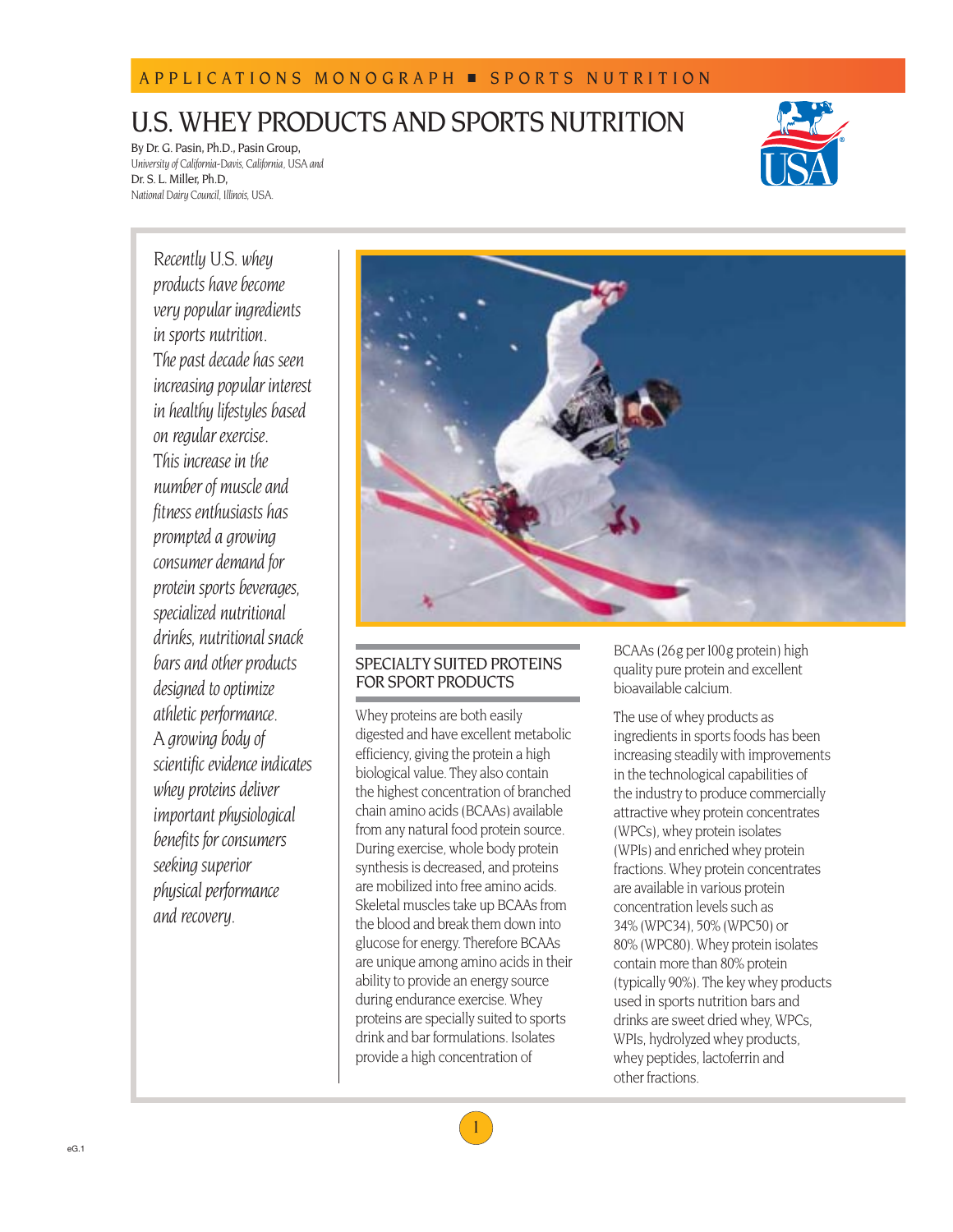# PROTEIN POWER AND SPORTS CONNECTION

# WHEY, ENERGY AND SPORT

The main source of energy in short and medium term exercise is carbohydrate as glycogen. This is gradually replaced by lipid, as the exercise period becomes longer. Proteins can also be used as a source of energy particularly during prolonged exercise. The oxidation of amino acids, mainly branched-chain amino-acids, can provide 10–15% of the total energy required during exercise.

Several studies using leucine turnover measurements show an increase of up to 20% in protein turnover during aerobic exercise. The case for increased protein needs during exercise is also supported by studies showing increased excretion of 3-methyl histidine, increased urea nitrogen losses, and depression of protein synthesis.

Studies show an increased utilization of primarily the BCAAs, leucine, isoleucine, and valine, during exercise. The BCAAs are degraded by active skeletal muscles to release nitrogen, which is combined with pyruvate in muscles to form alanine. The liver removes nitrogen from alanine to form glucose as a source of energy. However, turnover rates for other amino acids, such as lysine, are unaffected by exercise.

# SPECIAL PROTEIN REQUIREMENTS AND SPORTS

To maintain fitness and overall health, the U.S. Recommended Daily Allowance (RDA) for protein is 0.8 gram per kg body weight. However, an individual's protein requirements also depend on lifestyle, physical condition, overall health, age, gender, carbohydrate status, previous level of protein intake, training level, and type, duration and intensity of exercise.

In general, the RDA is sufficient for a sedentary lifestyle, but exercise increases the need for protein. The American Diet Association (ADA) and other nutritionists associations have reported that 1.5 g protein per kg body weight, which is considered an adequate amount for athletes, is required for maximum protein deposition (97 to 105 g of protein per day for a 70kg individual). These protein intakes are recommended for keeping the body in nitrogen balance, orto give a positive balance with increased muscle mass for certain athletes or other individuals requiring more muscle mass.

Nutritional considerations of strength/ power athletes participating in bodybuilding, weightlifting, wrestling, and self-defense are different than other sport groups. Nitrogen balance studies indicate levels of



protein up to 2.0g per kg body weight per day may be required for endurance and strength/power athletes to remain in positive balance. Body builders are known to take in large quantities of whey proteins.

Some consume higher than 2.0g protein per kg of body weight. They recognize that increasing lean muscle mass requires additional protein intake and demanding bouts of exercise.

It does not take much extra protein to supply amino acids for enlarging muscles. However, no protein is 100% utilized. The loss of efficiency in high-quality protein utilization is about 30%, and in poorer-quality protein, it is about 60%. Ingestion of very high amounts of protein increases metabolic stress to organs. It is clearly much more desirable to eat proteins with the best biological value, such as whey proteins.

# *Benefits of Whey Proteins in Sports Nutrition*

- Easily digestible high quality protein—provides additional energy, spares endogenous protein
- Contains high levels of BCAAs: leucine, isoleucine, and valine
- Good source of sulfur-containing amino acids such as cysteine and methionine—maintains antioxidant levels in the body, and are thought to stabilize DNA during cell division
- Contains high levels of arginine and lysine—may stimulate growth hormone release, and thus stimulates an increase in muscle mass and a decline in body fat
- Contains glutamine—helps muscle glycogen replenishment and prevents decline in immune function from overtraining
- Excellent source of bioavailable calcium—reduces stress fractures during exercise and prevents bone loss in hypoestrogenic female athletes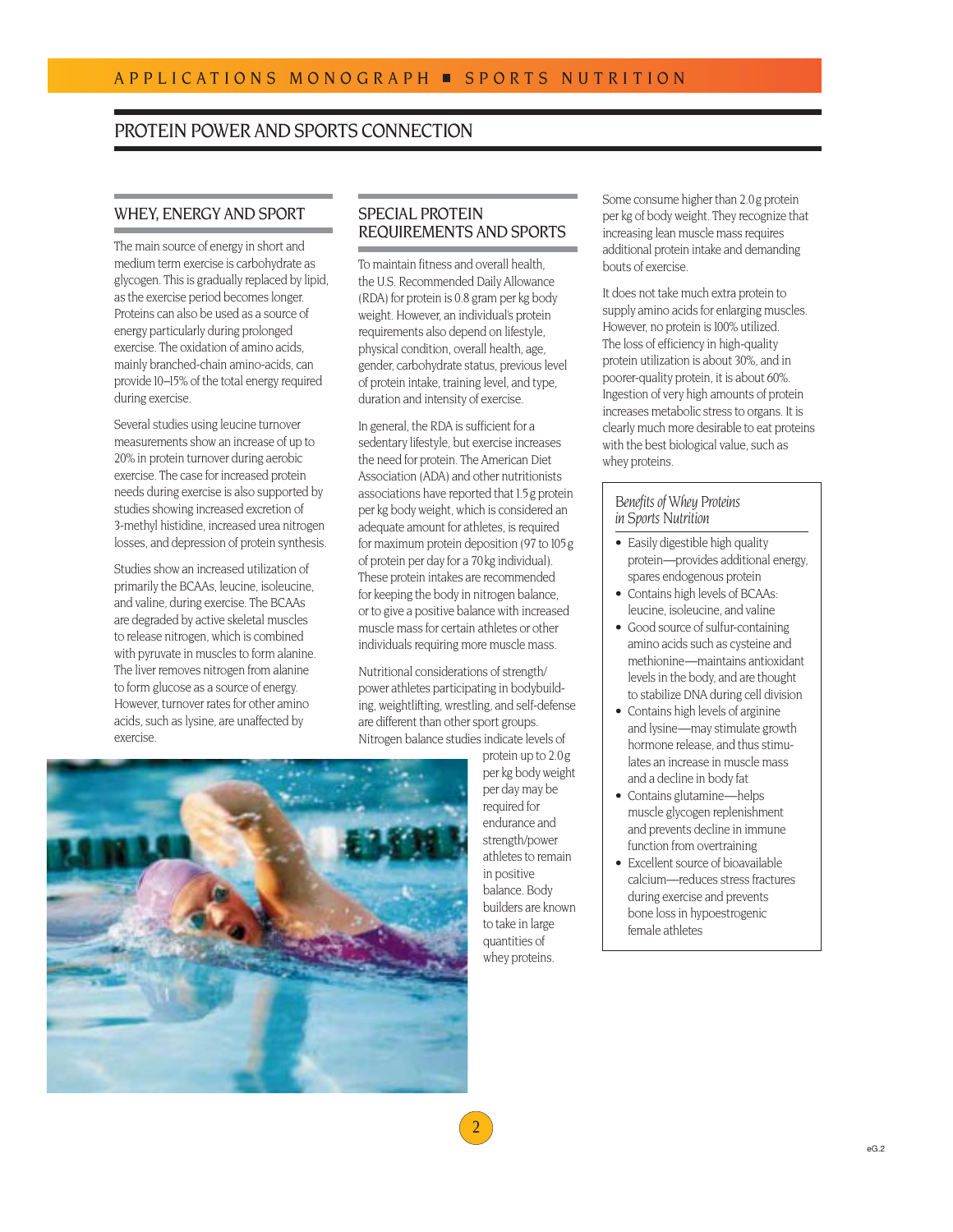# U.S. WHEY PROTEINS DELIVER SUPERIOR VALUE

Proteins are all good, but some are better than others. The ideal sports protein should meet these criteria:

- A good balance of essential and nonessential amino acids
- An abundant supply of BCAAs
- Low in fat, and cholesterol

A PDCAAS measures protein quality based on the amino acid requirements of humans. Criteria needed for PCAAS are approximate nitrogen composition, essential amino acid profile, and true digestibility.

According to this method, the PDCAAS of an ideal protein that meets all the essential amino acid requirements of the human body has a value of 1.00. Whey proteins have a PDCCAS of 1.14, a score that exceeds the 1.00 for soy protein.

# **PDCAAS of Key Proteins**

| <b>Protein Source</b> | <b>PDCAAS</b> |
|-----------------------|---------------|
| Whey protein          | 1.14          |
| Casein                | 1.00          |
| Milk protein isolate  | 1.00          |
| Soy protein isolate   | 1.00          |
| Egg white powder      | 1.00          |
| Ground beef           | 1.00          |
| <b>Canned lentils</b> | 0.52          |
| Peanut meal           | 0.52          |
| Wheat gluten          | 0.25          |
|                       |               |

''Whey has an excess of essential amino acids,'' according to a key U.S. whey protein supplier. Essential amino acids make up over 60% of whey's total protein content. As a result, there are no limiting essential amino acids in whey proteins, as is the case with some vegetable proteins, to detract from protein quality.

#### **Nutritive Value of Key Proteins**

| <b>Protein Source</b> | вv  | PER | <b>NPU</b> |
|-----------------------|-----|-----|------------|
| <b>WPC</b>            | 104 | 3.2 | 92         |
| Soy Protein           | 74  | 2.1 | 61         |
| Whole Egg             | 100 | 3.8 | 94         |
| Cow's Milk            | 91  | 3.1 | 82         |
| Casein                | 77  | 29  | 76         |
| Beef                  | яr  | 29  | 73         |

## **Essential Amino Acid Profile of Key Proteins (mg/g protein)**

| <b>Amino Acid</b>        | <b>WPC 80</b> | Soy | Egg | Wheat |
|--------------------------|---------------|-----|-----|-------|
| Leucine                  | 105           | 85  | 86  | 68    |
| Lysine                   | 93            | 63  | 70  | 27    |
| Phenylalanine + Tyrosine | 32            | 97  | 93  | 78    |
| Methionine + Cysteine    | 21            | 24  | 57  | 39    |
| Isoleucine               | 63            | 47  | 54  | 33    |
| Valine                   | 58            | 49  | 66  | 43    |
| Threonine                | 69            | 38  | 47  | 29    |
| Tryptophan               | 18            | 11  | 17  | 11    |
| Histidine                | 17            |     | 22  |       |

*Whey protein isolates (WPIs) provide the excellent balance needed for a sports nutrition product. WPIs are extremely low in lactose, less than1%. In addition, their bland flavor allows their formulation with products not normally associated with dairy products, like a fruit-bar or fruit-juice application.*

*In sports drinks and bars WPIs are used:*

- *• To provide quick energy*
- *• To increase muscle weight 'gain'*
- To repair muscle tissue

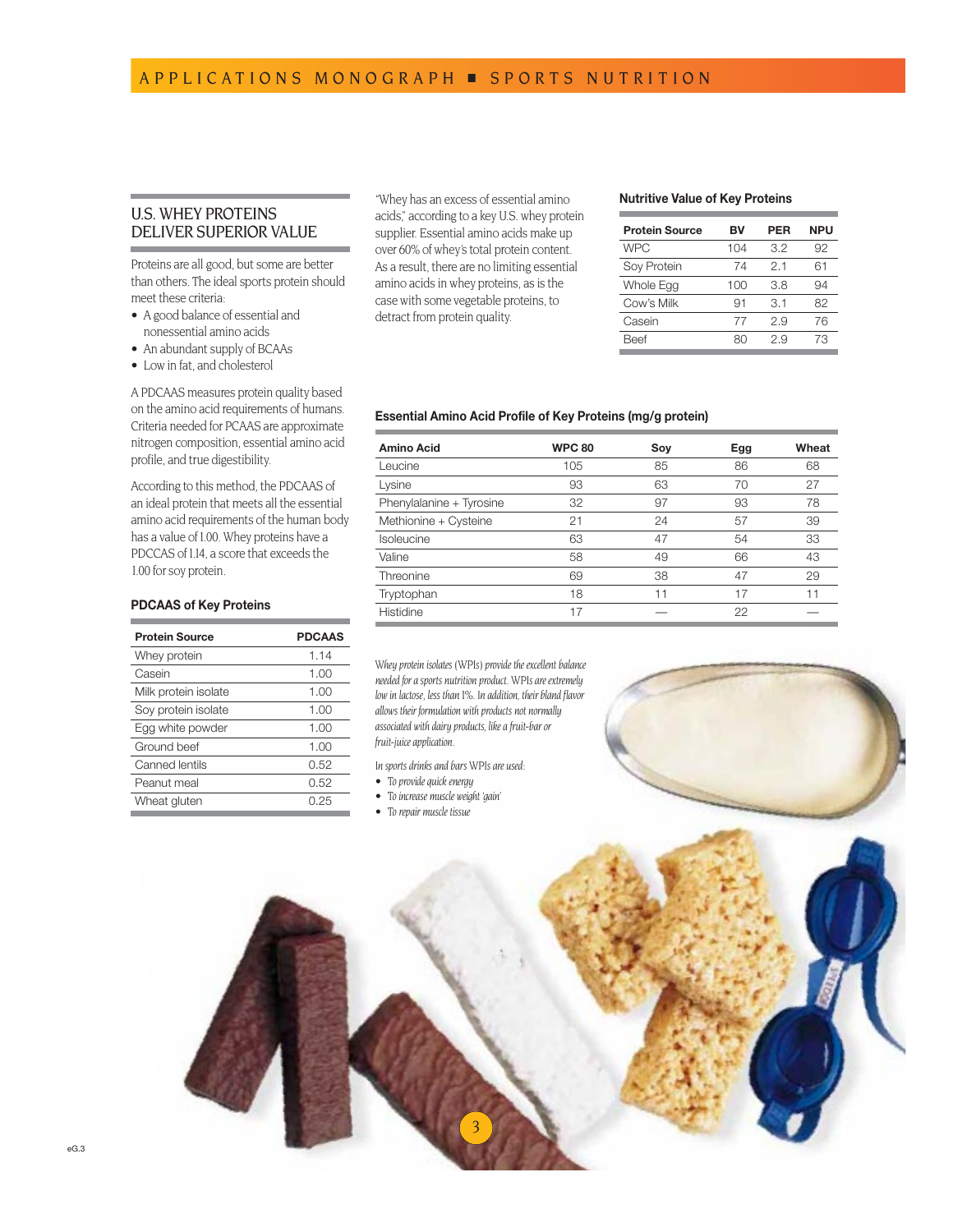# U.S. WHEY PROTEINS: A RICH SOURCE OF BRANCHED CHAIN AMINO ACIDS

Whey proteins contain a high level of BCAAs (~26%) that are taken up directly by skeletal muscles during extensive exercise, rather than first being metabolized through the liver like other amino acids. Since the body's demand for these amino acids increases during exercise, athletes who want to preserve muscle mass may benefit by increasing their consumption.

Whey has 10g leucine, 6.5g isoleucine and 5.5g valine per100g of protein. There are some variations in amino acid composition depending on the origin and the processing of the protein. Different processes produce whey proteins with different BCAA contents. For example, an ion exchange process and microfiltration produce a profile with more  $\beta$ -lactoglobulin richer in BCAAs. In the US, dairy companies produce whey proteins with enhanced levels of BCAAs specifically tailored for sports beverages and sports bar applications. *BCAAs Delay Fatigue*

#### **BCAA Content of Key Proteins**

| <b>Protein Source</b> | <b>BCAAs</b><br>g/100 g Protein |
|-----------------------|---------------------------------|
| WPI                   | 26                              |
| Egg White Powder      | クク                              |
| Milk Protein Isolate  | 2Ο                              |
| Soy Protein Isolate   | 17                              |





## *BCAAs Aid Recovery*

• BCAAs are thought to decrease muscle protein degradation during exercise and allow athletes to train more intensively for longer periods of time. There is evidence they can help revive athletes after intense exercise and aid recovery, and these areas have become active areas for sports medicine research. The current theory is that during prolonged exercise, BCAAs are oxidized by skeletal muscle, the carbon part is used as fuel and the nitrogen part is used to make the amino acid alanine, which then goes to the liver where it is turned into glucose for energy. For athletes who want to protect their existing mass, the idea is to take whey protein fortified products naturally rich in BCAAs before and after the exercise. Exercise can be considered to be a ''metabolic stress'' like injury or trauma. Under these conditions, muscle tissue is progressively catabolized to provide the liver with precursors for glucose. Therefore BCAAs can be extremely beneficial in the diet of athletes as aid to recovery.

4

• Marathoners talk of 'hitting the wall' and cyclists speak of 'bonking.' Both groups experience fatigue in intense events lasting longer than an hour. It has been proposed that ingestion of BCAAs might delay fatigue during prolonged aerobic exercise by delaying central fatigue. Central fatigue hypothesis suggests increased concentrations of brain Serotonin 5-HT can impair central nervous system function during exercise. Increased brain 5-HT can occur because of increased levels of the amino acid precursor tryptophan. Transportation of free tryptophan (f-TRP) across the blood barrier is shared with the BCAA. Thus, brain 5-HT concentration increases as the ratio of plasma f-TRP/BCAA ratio increases.

It is proposed that decreasing the f-TRP/BCAA ratio can reduce central fatigue. One way to change this ratio is to increase the amount of BCAAs in the blood. In theory, the greater the circulating levels of BCAAs, the smaller the amount of tryptophan to cross the blood-brain barrier. Several field studies using BCAA supplementation with runners, soccer players, and cross-country skiers have shown beneficial effects on performance.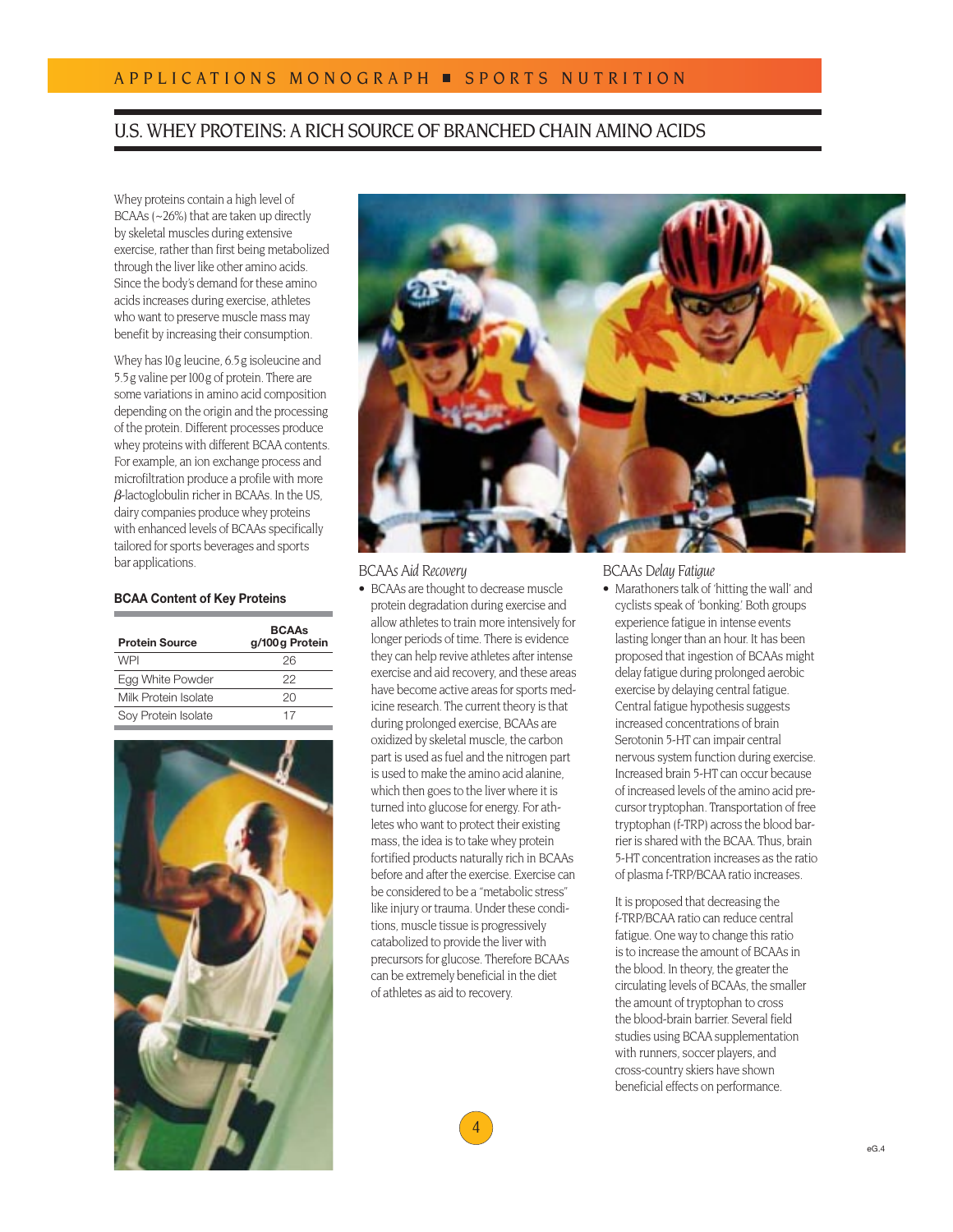# U.S. WHEY PROTEINS, MUSCLE GROWTH AND FATIGUE PREVENTION

Whey proteins are rich in arginine and lysine. Arginine and lysine are among the amino acids thought to possibly stimulate growth hormone, a potentially beneficial response for bodybuilders. Proteins may stimulate release of growth hormone, which is an anabolic hormone or stimulator of muscle growth. Since the use of anabolic drugs was banned from competition, strength/power athletes have sought legal, natural substances to help build bigger muscles. Whey proteins offer natural alternatives to anabolic-androgenic steroids for bodybuilders.

Whey contains glutamine, a conditionally essential amino acid. Glutamine has been studied for its role in preventing fatigue and over-training in athletes. It is conditionally essential because in certain situations, it may be needed in the diet. It acts as a fuel for dividing cells. It makes up 60% of the amino acid pool in skeletal muscle, so athletes are cautious not to allow any shortage in the belief its absence would reduce muscle growth and increase muscle breakdown. Glutamine plays an important role in binding ammonia, which is a molecule produced by muscles in exhaustive conditions. Supplementing with whey proteins may increase the need to have more glutamine in the formula since nitrogen from BCAA's may be incorporated into ammonia. While under stress, the body's glutamine requirements can increase considerably. Adding glutamine provides opportunities for whey product line extensions. Glutamine can also be used in sports drinks, bars and instant drink mixes. Formulators may enhance their formulas by adding glutamine into products.

# *U.S. Lactoferrin and Sport*

Lactoferrin occurs naturally in whey and is an iron binding protein of the transferrin family. Transferrins are necessary to bind iron in blood to the cells, particularly the production of energy and the regulation of red cells and hemoglobin. The iron status of athletes is important. Most sports draw on the aerobic pathway, which requires oxygen. The transportation and diffusibility of oxygen are limiting factors in aerobic performance. Iron is an important element in cell metabolism and in the transportation of oxygen. It constitutes the acceptor at the core of hemoglobin. A deficiency of iron can impair red cell production by bone marrow. Under these circumstances, a shortage of iron can impair the aerobic performance of athletes. Athletes who take iron supplements by direct injection to boost oxygenation can risk having hemosiderosis, an iron related sickness. Also, taking oral iron supplements often leads to adverse intestinal problems. Lactoferrin can be added to the sports formula as an iron supplement to boost the oxygenation without side effects.

Lactoferrin works as an antioxidant by binding iron and preventing it from participating in free radical formation. Free radicals are increasingly identified as the cause of muscle injuries in athletes, which reduces performance. Lactoferrin plays a significant physiological role in combating free radicals.

Lactoferrin also plays a role in the cellular defense system, most likely by regulating the macrophage activity and stimulating the proliferation of lymphocytes. The immuno-modulatory potential of lactoferrin may be useful for athletes subject to critical stress during periods of intense training.

# *Glycomacropeptides and Sport*

Glycomacropeptides are formed during the cheese making process from the reaction of chymosin with K-casein. These proteins are strictly kappa casein-derived peptides that are collected and concentrated during ultrafiltration of whey. Whey proteins contain about 15–20% glycomacropeptides (GMPs). Glycomacropeptides are biologically active proteins with a positive effect on the digestive system. 'Digestion regulators' are considered important in sports nutrition. Glycomacropeptides have been shown to stimulate the synthesis and release of cholesystokinin in the body. Choesystokinin plays a role in the regulation of digestive functions as an appetite suppressant. Other functions linked with GMPs include growth factors for bifidus bacteria in the intestine, antiviral activity, modulating digestion, improved calcium absorption, antibacterial properties and improvement of the immune system.



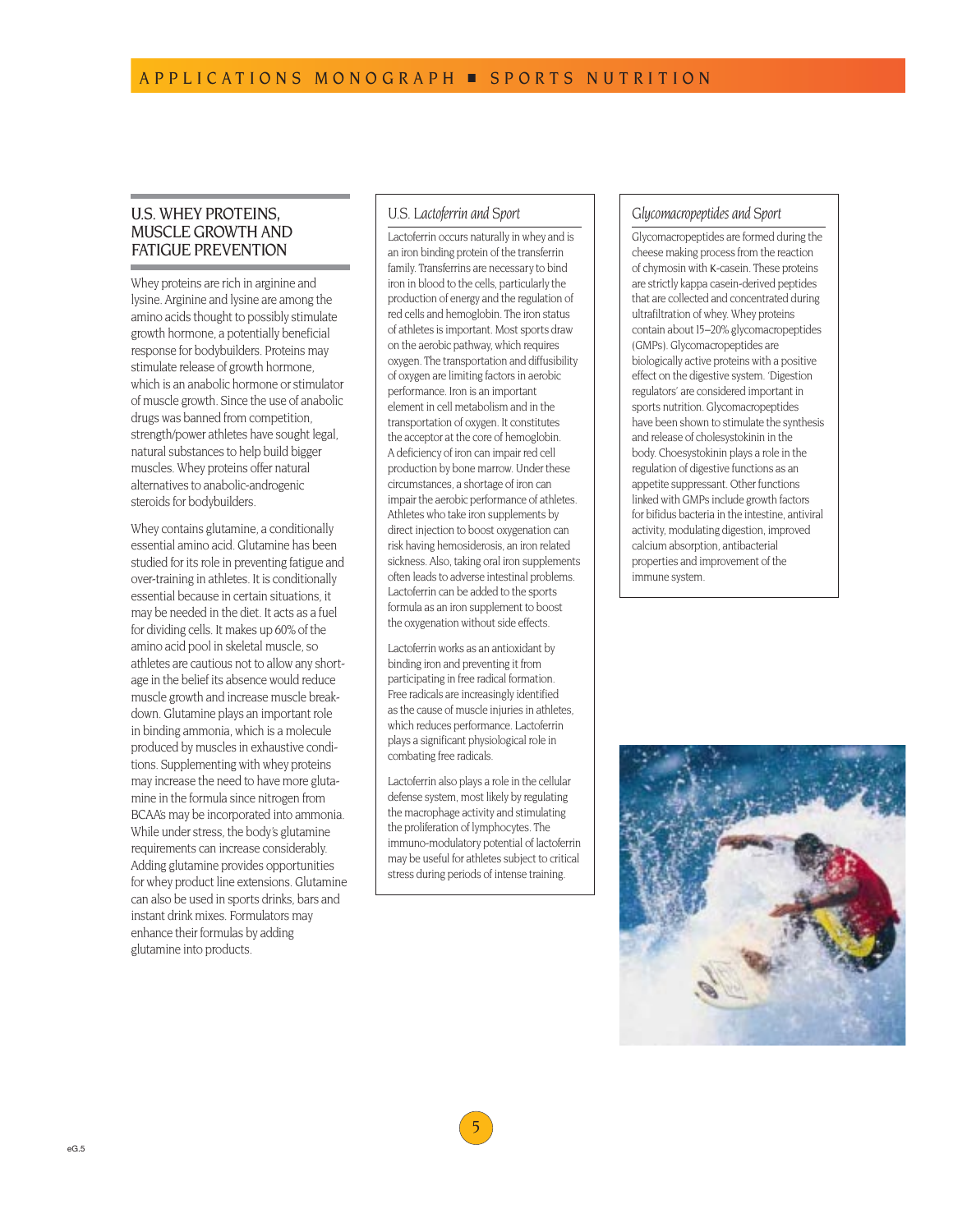# SPORTS NUTRITION PRODUCTS AND FORMULATIONS WITH U.S. WHEY PROTEINS

There are numerous commercial sports nutrition products available in the US today that use whey proteins as a protein source. The categories that incorporate whey proteins as a part of their nutritional profile are in general very high protein products (about 20 to 50 grams of protein per serving): meal replacements, weight-gain products, and pre-workout drinks. Each category is designed for specific benefits to an athlete or bodybuilder, such as providing quick energy for a workout, adding calories for weight and muscle gain, or for recovery and muscle repair after a workout.

Whey proteins are also used as a protein base for homemade sports products such as cookies and/or drinks. Sports nutritionists sometimes recommend homemade sports products as low-cost alternatives to commercial products, particularly for

> recreational athletes.

# **Benefits of WPI in Sports Formulations**

| <b>Properties</b>                      | <b>Benefits</b>                                                                                 |
|----------------------------------------|-------------------------------------------------------------------------------------------------|
| Excellent protein value                | PER, BV and PDCAA                                                                               |
| Clean and bland flavor                 | Allows formulation with dairy and nondairy products<br>such as citrus and fruit flavored drinks |
| Clarity                                | Esthetic appearance                                                                             |
| Hydration and solvation                | Processing advantage—Ease of wettability of powders                                             |
| Good dispersion and<br>dissociation    | Processing advantage—Ease of dispersibility and<br>solubility of powders                        |
| Instant option                         | End-use advantage—Instant stirrability of powders                                               |
| Acid and heat stability                | No sediment, long shelf-life                                                                    |
| Low viscosity                          | Easy to drink                                                                                   |
| High protein<br>concentration (>90%)   | Economic usage                                                                                  |
| Low fat                                | Non-fat label claim; benefits low calorie image                                                 |
| Low cholesterol                        | No-cholesterol label claim; benefits non-atherogenic image                                      |
| Low lactose                            | Lactose-free label claim; important for lactose intolerance                                     |
| High $\beta$ -lactoglobulin<br>content | Rich in BCAAs, suitable for muscle growth formulations<br>and replenishes BCAAs after exercise  |

# **Vanilla Flavored Protein Drink**

| Ingredient           | Percent |
|----------------------|---------|
| WPC80                | 14.79   |
| Crystalline fructose | 2.00    |
| Vanilla Flavor       | 1.00    |
| Salt                 | 0.20    |
| Artificial sweetener | 0.01    |
| Water                | 82.00   |
| Total                | 100.00  |

Data courtesy Salient Inc.

# *Procedure*

- Blend all dry ingredients.
- Add dry ingredients to water.
- Mix thoroughly by hand or blender.

#### *Benefit*

• Provides over 34g of high quality whey protein per serving in an easily dispersible form ideal for dry nutritional beverages.

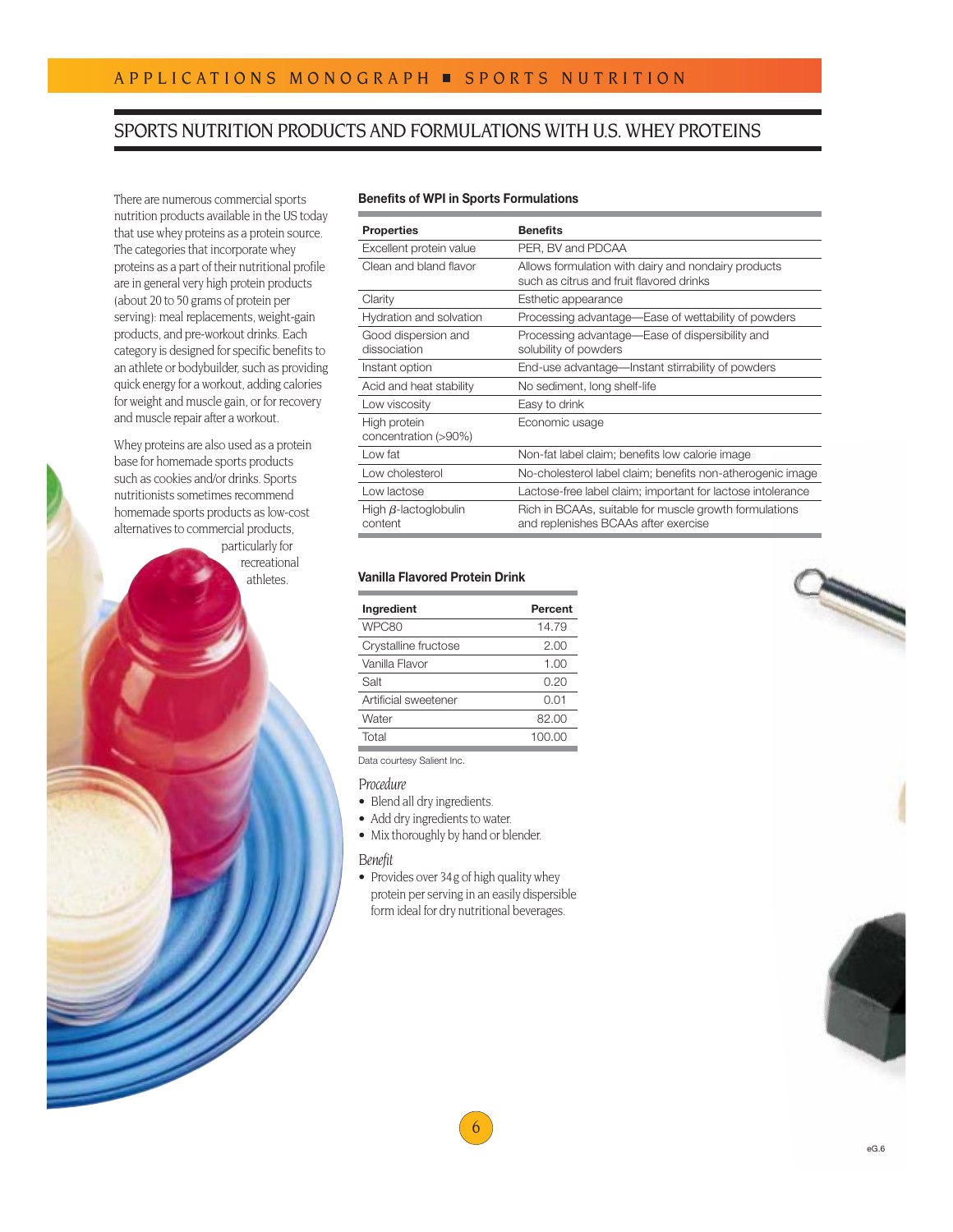## **Protein Bar Formulas with WPC 80**

| Ingredient                | A      | в      | C      | D      |
|---------------------------|--------|--------|--------|--------|
| Corn Syrup 63 DE          | 60.00  | 60.00  | 60.00  | 60.00  |
| Vanilla                   | 2.00   | 2.00   | 2.00   | 2.00   |
| WPC80                     | 25.00  | 12.50  | 12.50  | 8.33   |
| <b>Total Milk Protein</b> | 0.00   | 12.50  | 0.00   | 8.33   |
| Calcium Caseinate         | 0.00   | 0.00   | 12.50  | 8.33   |
| Cocoa                     | 5.00   | 5.00   | 5.00   | 5.00   |
| Maltodextrin 10 DE        | 5.00   | 5.00   | 5.00   | 5.00   |
| Vegetable Oil             | 3.00   | 3.00   | 3.00   | 3.00   |
| Total                     | 100.00 | 100.00 | 100.00 | 100.00 |
| % Protein in Bar          | 20.7   | 22.0   | 22.0   | 22.6   |
|                           |        |        |        |        |

Data courtesy Salient Inc.



## *Procedure*

- Blend cocoa, sugar, protein powders, and maltodextrin.
- Add oil to blend mix.
- Add vanilla to corn syrup warmed at 42°C.
- Add vanilla-syrup mixture to powder blend and mix at low speed in a blender for I-1.5 minutes until all powders are incorporated into syrup mixture, then mix at medium speed for 1 minute.
- Roll mixture into a 5/16 inch sheet on a lightly oiled surface and store in a sealed plastic bag in the dark at room temperature.
- At 24 hours, cut into squares to evaluate firmness and adhesion.
- Double bag samples and store at room temperature.

#### *Benefit:*

- WPC80 provides a clean flavored source of protein.
- WPC80 gives initially softer products than other protein sources, but significant firming may be expected upon aging.

# **U.S. Whey Proteins Used for Body Building Formulations**

| Product                             | Protein %  | Lactose %    |
|-------------------------------------|------------|--------------|
| Dried sweet whey                    | 13         | $75 - 80$    |
| WPC-low protein                     | 34         | 50           |
| WPC-medium protein                  | $50 - 75$  | $15 - 35$    |
| WPC-high protein                    | 80         | 6            |
| WPI-ion exchange treated            | $90 - 95$  | 2            |
| WPI-cross flow micro/ultra filtered | $98 - 100$ | Lactose-free |
| <b>Hydrolyzed WPC</b>               | $80 - 88$  | 5            |
| Tailored whey peptides              | $83 - 89$  | 3            |

## **Recommended Sports Nutrition Products with Whey Proteins**

| <b>Products</b>                                                                                | <b>End-users</b>                                                        |
|------------------------------------------------------------------------------------------------|-------------------------------------------------------------------------|
| Sports drinks as<br>meal supplements                                                           | Aerobics, runners,<br>recreational athletes,<br>sedentary workers, etc. |
| Protein bars, cookies, brownies<br>as meal replacement and/or<br>meal supplements              | Cyclists, mountain<br>climbers, skiers, etc.                            |
| Protein powders and weight-gain<br>supplements as meal replacements<br>and/or meal supplements | Bodybuilders, weight lifters,<br>wrestlers, rowers, etc.                |

7